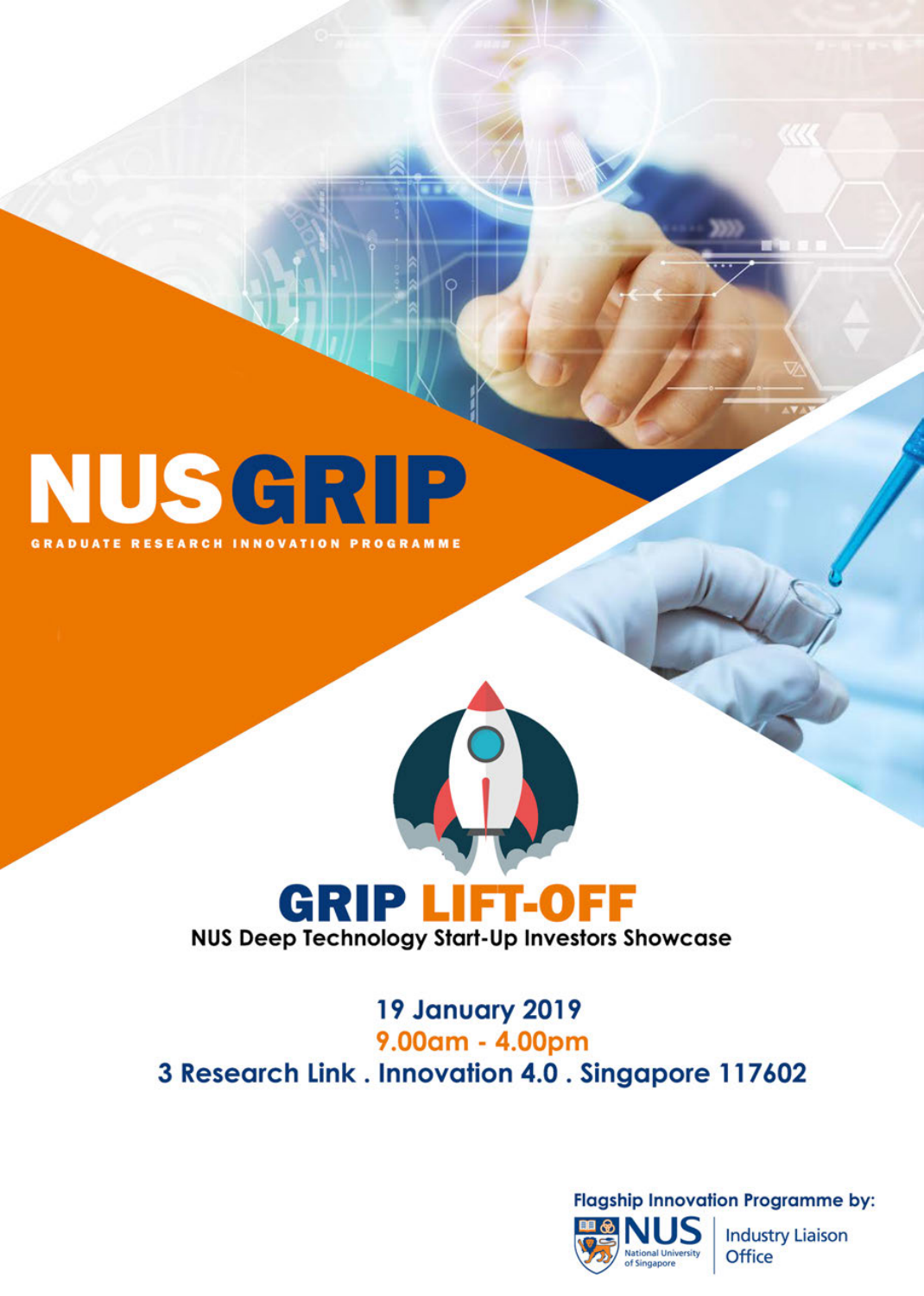

# ΉΕ SCRAMME by NUS Industry Liaison Office **Enabling NUS Postgraduate**

students and researchers to develop deep technology start-ups.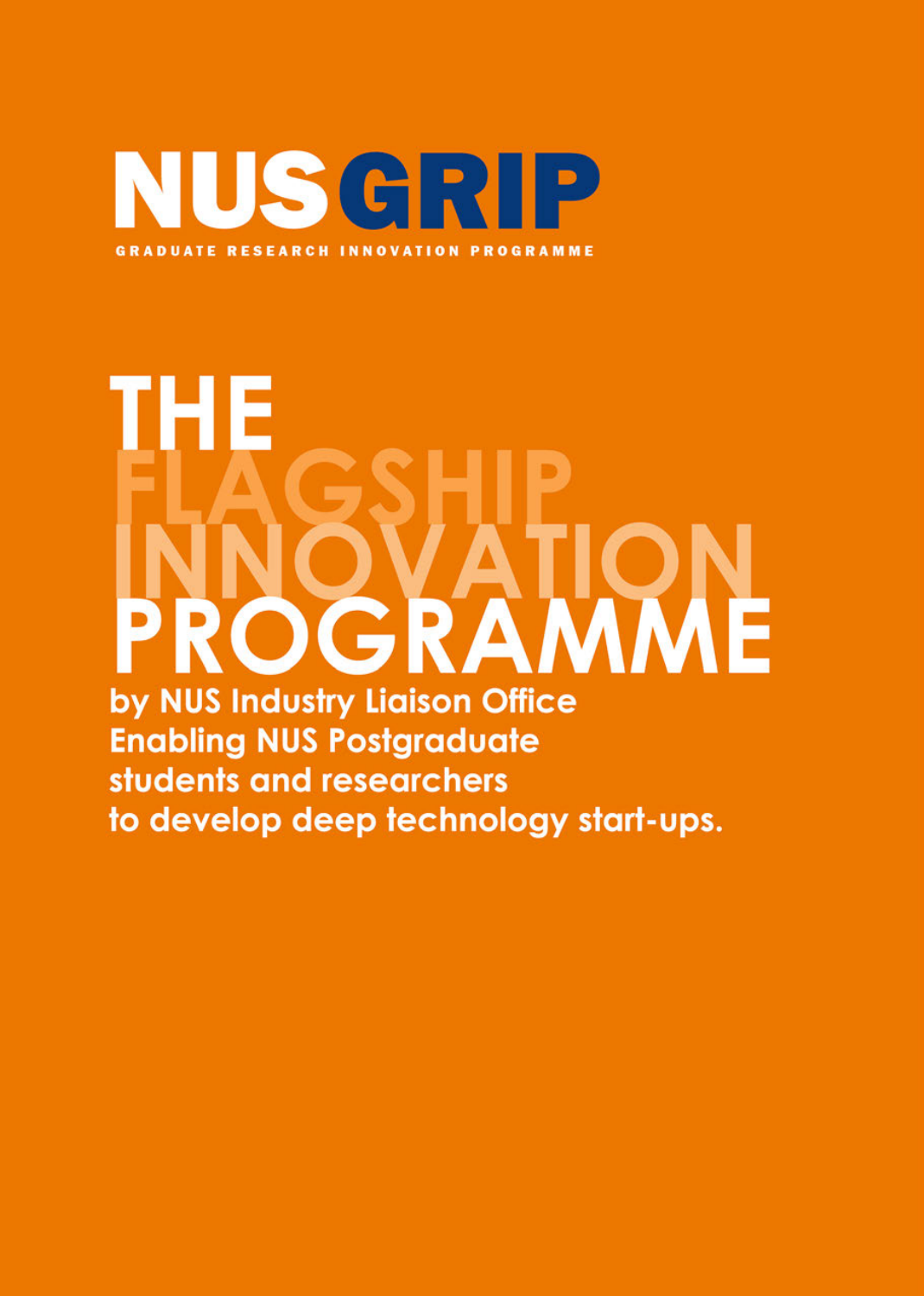### **PROGRAMME SCHEDULE**

| $0900 - 0930$ | <b>Welcome Address &amp; Introduction</b>                                                                    |                                                                       |
|---------------|--------------------------------------------------------------------------------------------------------------|-----------------------------------------------------------------------|
| $0930 - 1100$ | <b>Engineering Track Showcase</b><br><b>BeeX</b><br><b>TEREDO</b><br>H2C                                     | <b>ENBED</b><br><b>NuSpace</b><br><b>NewGen Gas</b>                   |
| $1100 - 1230$ | <b>Biomedical Track Showcase</b><br>Craft Health Heseed<br><b>HiCura</b><br><b>NUSOIL</b><br><b>MIRNA HQ</b> | <b>Example 2</b> BiliOptics<br><b>Example 2</b> TuSense               |
| $1230 - 1400$ | <b>Networking Lunch</b>                                                                                      |                                                                       |
| $1400 - 1530$ | Brain Pool SenseMór<br>Aruvii<br>Atlastream Libbie<br><b>Sharpen.AI</b>                                      | <b>ICT &amp; Lifestyle Track Showcase</b><br><b>Example 1</b> Vox Dei |
| 1530 - 1600   | <b>Closing Address</b>                                                                                       |                                                                       |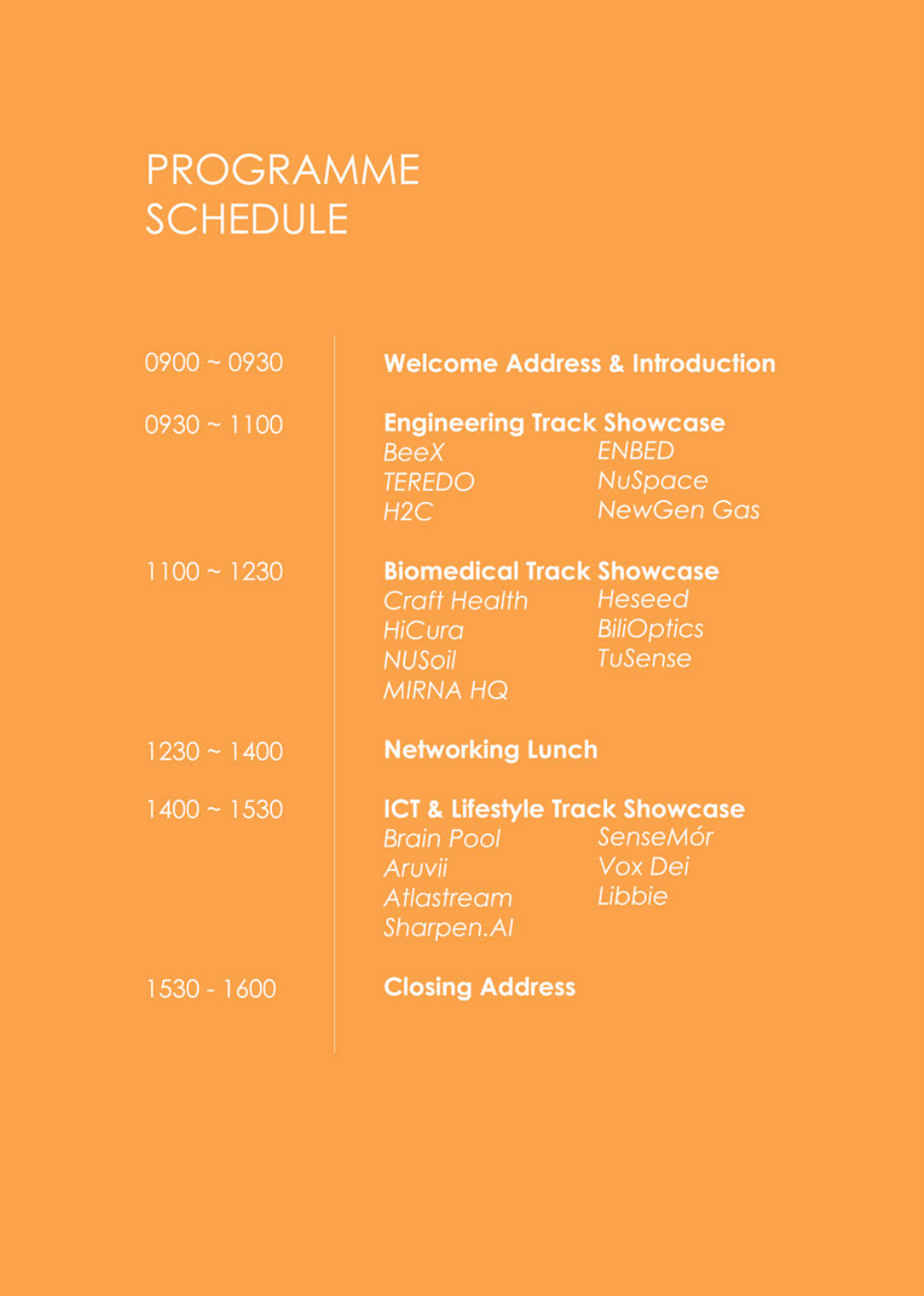#### **BeeX**

BeeX dramatically reduces the cost of offshore and underwater inspections with their Autonomous Underwater Vehicles (AUVs) and Autonomous Surface Vessels (ASVs), which allows for more degrees of freedom than any other competitors.

BeeX's bespoke machine learning algorithms and software stack enable better perception even in murky waters and multi vehicle operations, helping users to obtain critical information about anomalous areas in the most cost and time efficient manner.

#### **ENBED**

Developed with instant plug-load identification mechanism, real-time control and electrical monitoring, ENBED's Smart Electrical Outlet/Socket (SEOS) provides high-fidelity intelligence to building controls. Coupled with its software infrastructure, SEOS can uniquely identify plugged in loads and correspondingly map manufacturer's information, electrical ratings, ownership, cost, health history - a plethora of metadata,

SEOS can be used to provide plug-load energy management solutions, demand response mechanisms and inventory management solutions among others.



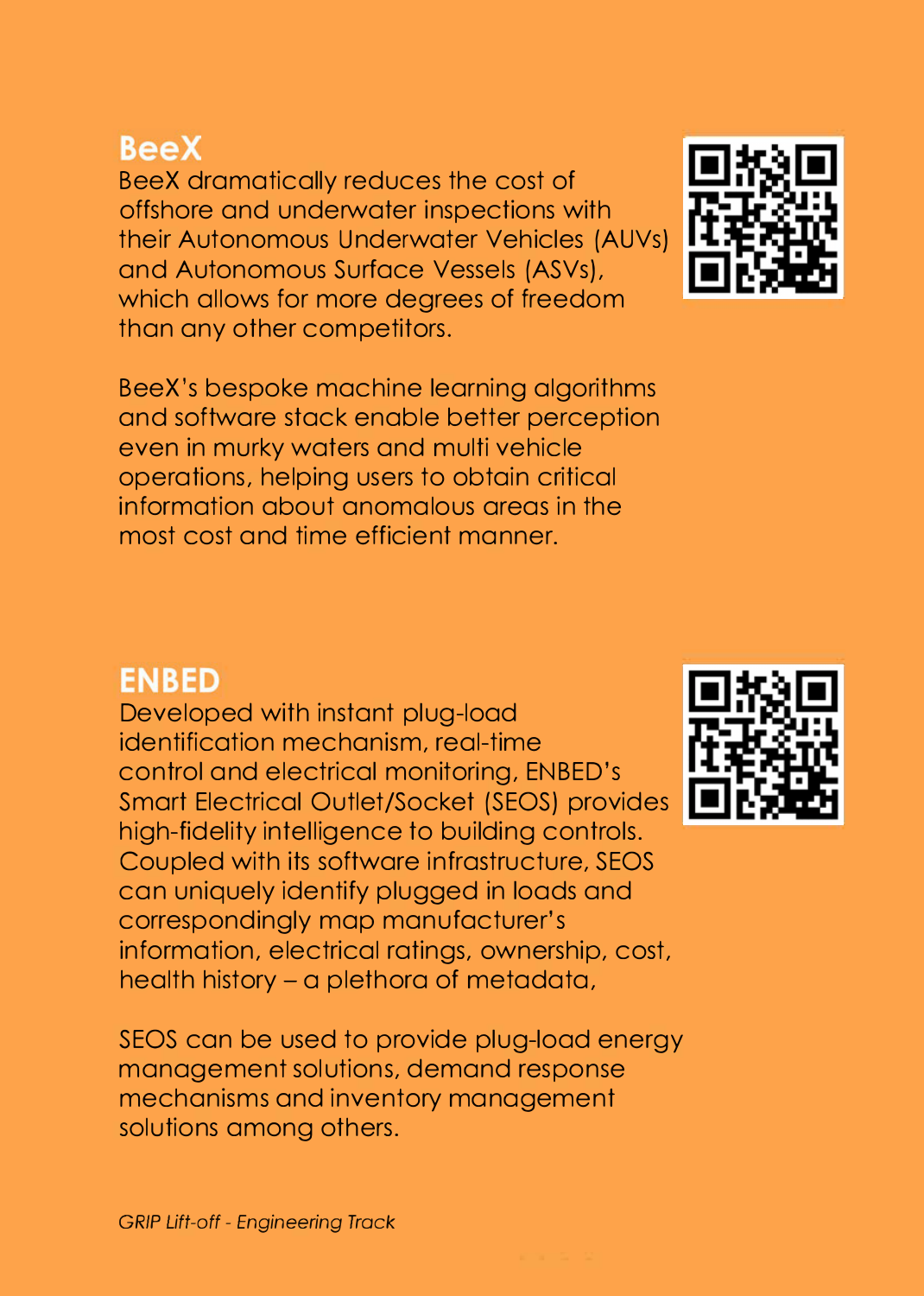#### **TERFDO**

Teredo Analytics aims to provide a comprehensive insight into the overall health status of oil, gas, water, and pharmaceutical pipeline networks.

Timely and periodic pipeline inspection is necessary to prevent leakage. However, current pipeline inspections methods are laborious, time-consuming, and only detect existing leaks.

Through machine learning and analysis on a plethora of data collected using our in-line inspection device, we strive to detect any detrimental pipeline caused by the environment, wear and tear, and aging.

#### **NuSpace**

NuSpace vision is to provide affordable global loT connectivity. 85% of the world is not connected. This is preventing widespread adoption of loT technology.

Existing solutions rely on expensive satellites that are designed for high data rate applications that result in high cost when used to transmit loT data. Nanosatellites are palm sized satellites that are relatively cheaper to produce allowing a constellation to be deployed economically.

NuSpace builds nanosatellites which are optimised for loT applications, allowing low cost loT connectivity services to be offered.



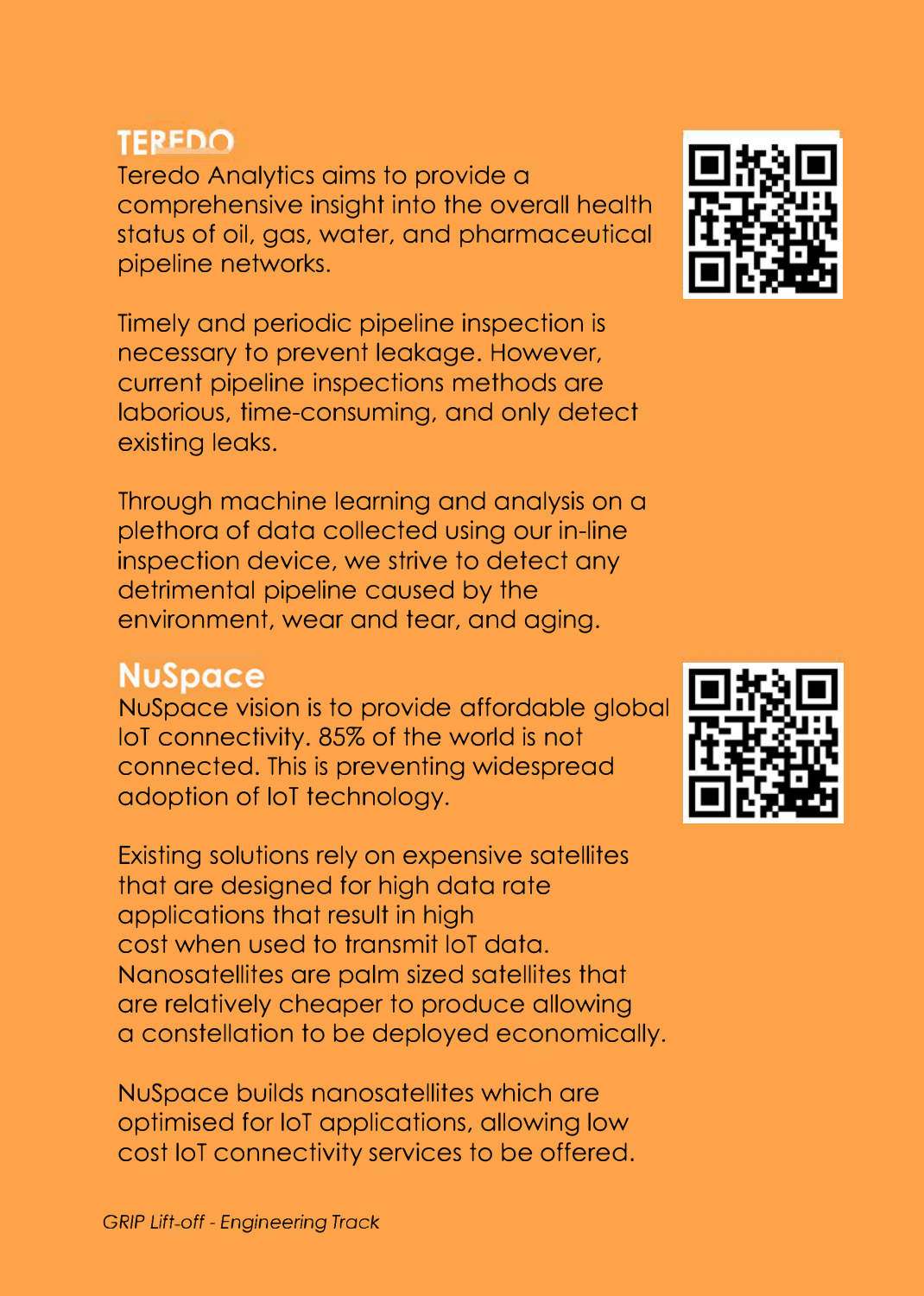#### $H2C$

Low-grade heat is abundantly available from many different sources such as waste heat from industrial processes, geothermal power plant and solar energy stations. The existing technologies for harnessing low-grade heat are complex, expensive and cannot utilize very low temperature heat (<100 degree C) in an effective way.

Our patented technology converts this abundantly available low-grade heat into cooling and power in a combined system that is compact, less expensive, efficient, effective and easy-to-operate.

#### **NewGen Gas**

Our innovative process, Solidified Natural Gas (SNG, patent pending), allows for safe, costeffective and long-term storage of natural gas. By storing natural gas in the form of icelike compounds such as gas hydrates at 0 degree C.

It eliminates the risks associated with handling of liquefied natural gas and compressed natural gas at high-pressures. In addition, SNG's capital cost is less than 50 % of the cost of current natural gas storage and transportation solutions

Our customers are natural gas producers, power generation companies, distributors, industrial users and energy hub companies.

*GRIP Lift-off* - *Engineering Track*



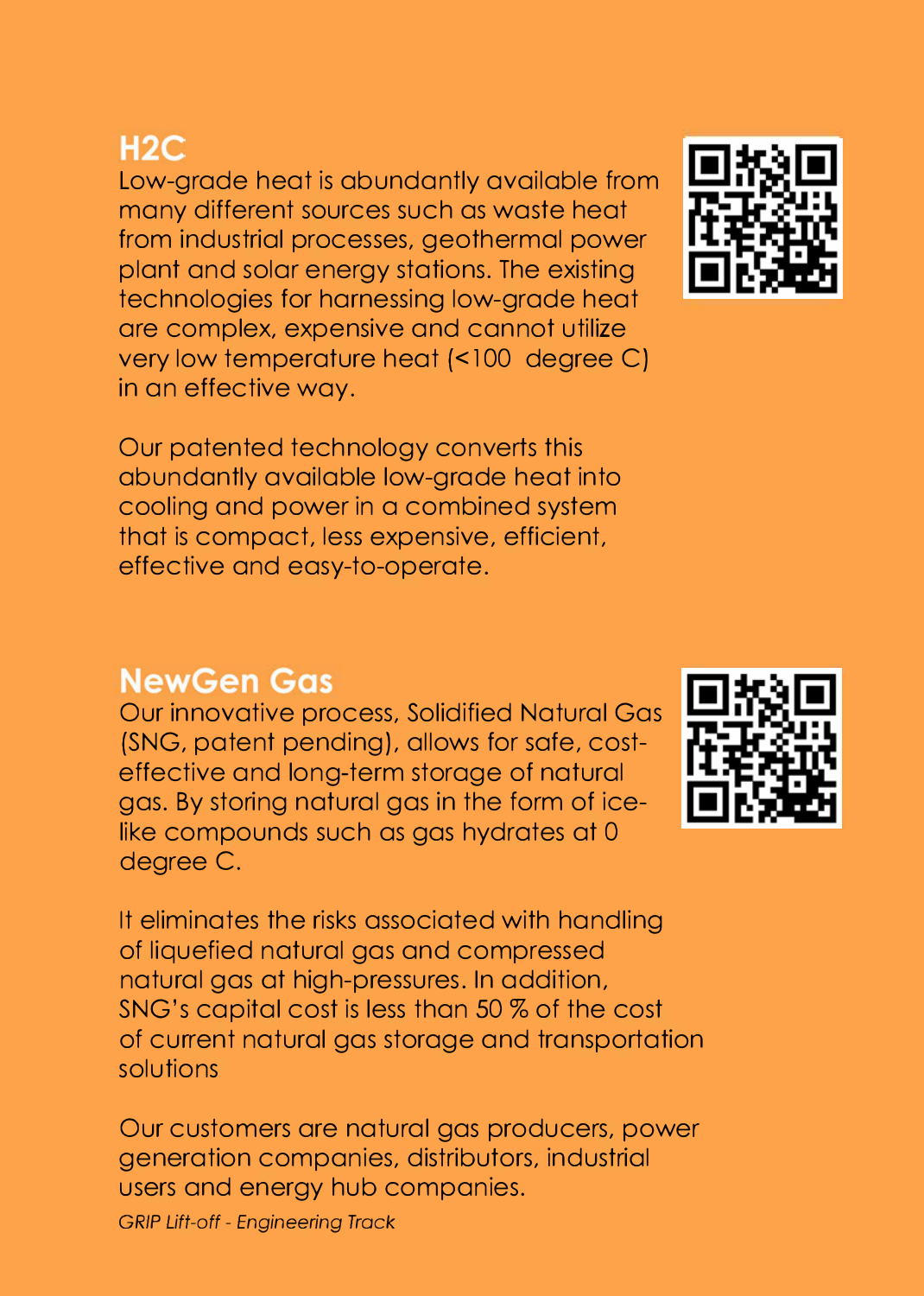*GRIP Lift off* - *Biomedical Track*

#### **Craft Health**

Craft Health utilizes latest advances in 3D printing to simplify healthcare and enable patients to customize their medicines or supplements into a single pill.

**Personalized.** Each individual will be able to tailor-make their medicines to suit their lifestyle.

**Simple.** We drastically reduce the number of pills to consume.

**Safe.** We re-design the pill production process through our proprietary technology and perform rigorous testing and validation in order to demonstrate the safety of our products.

#### **Heseed**

Counterfeit seeds are an enormous and growing problem, which have lower quality and yield as compared to original seeds. Seed companies lose business and reputation. Currently, most anti-counterfeit measures focus on seed packaging.

Heseed's technology produces a 'watermark' at the seed level - proving the authenticity of each seed and which company "watermarked" it. Our proprietary technique is rapid, dry and chemical-free. Heseed 's authentication technology arose from its priming method that increases the speed of seed germination by 40% to 200% for key vegetable crops and provides more abundant and profitable harvests for farmers.



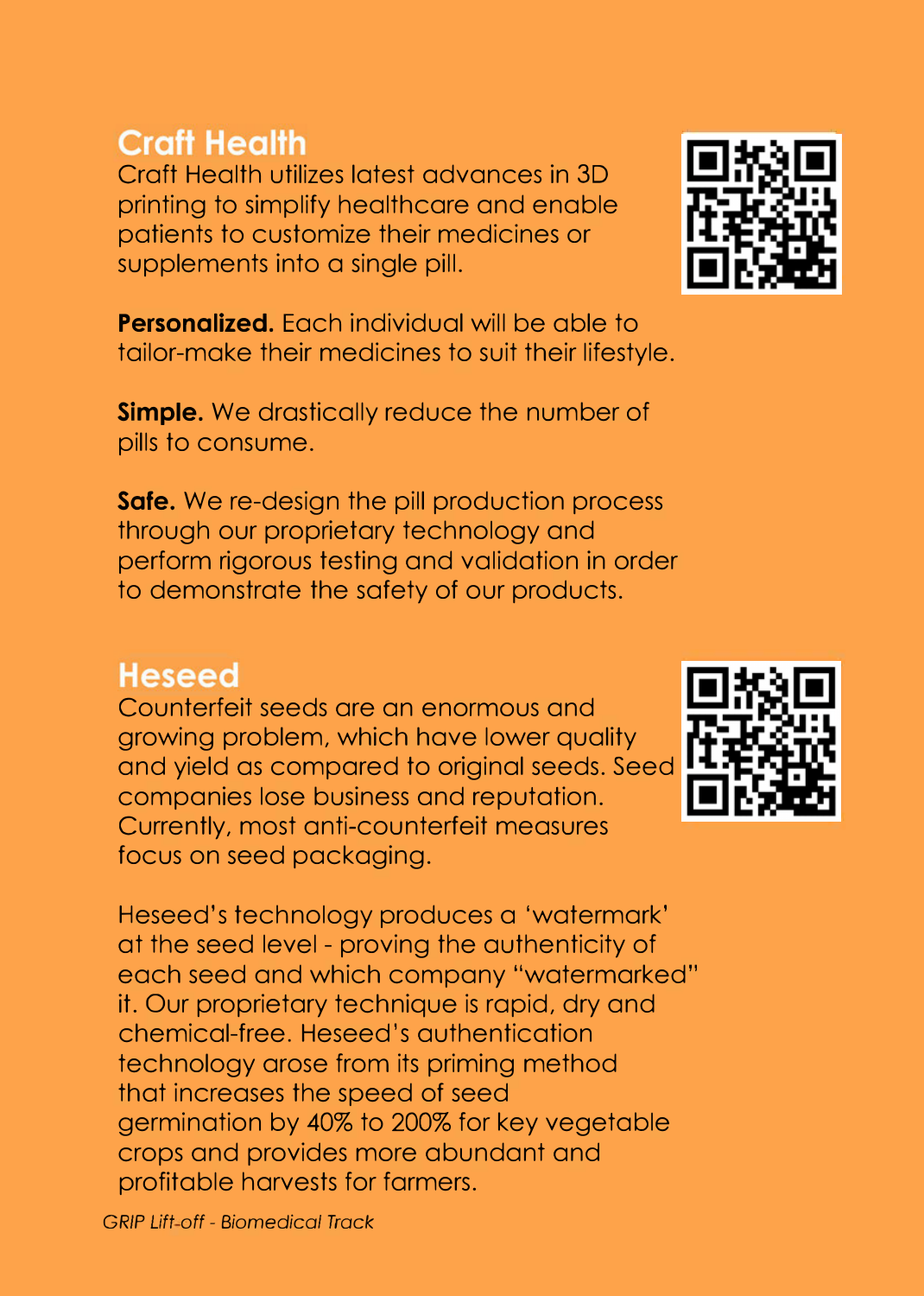#### **HiCura**

HiCura's automatic spinal landmark identification system together with a real-time needle insertion system will greatly assist clinicians to precisely determine the exact location where a drug needs to be delivered.

Our immediate application is focused on epidural administration where one in every three procedures faces an error and has the potential of causing severe harm. Our product has been extensively tested through clinical trials on 141 pregnant women at KK hospital, and demonstrated an accuracy of more than 92% for first time success rate for epidural delivery.

#### **Bilioptics**

Our mission is to make neonatal jaundice care and management simpler yet comprehensive. Our flagship product, the PTmaster™, is a simple-to-use and novel neonatal phototherapy machine, that adjusts its intensity based on continuous monitoring of bilirubin levels and providing new-barns' status in real time, non-invasively.

Other than treatment, monitoring is also within our scope. BiliScanner™, a pen-size bilirubin meter, measures bilirubin levels accurately, even during phototherapy treatment, reducing uncertainties and eliminating the need for additional blood tests.



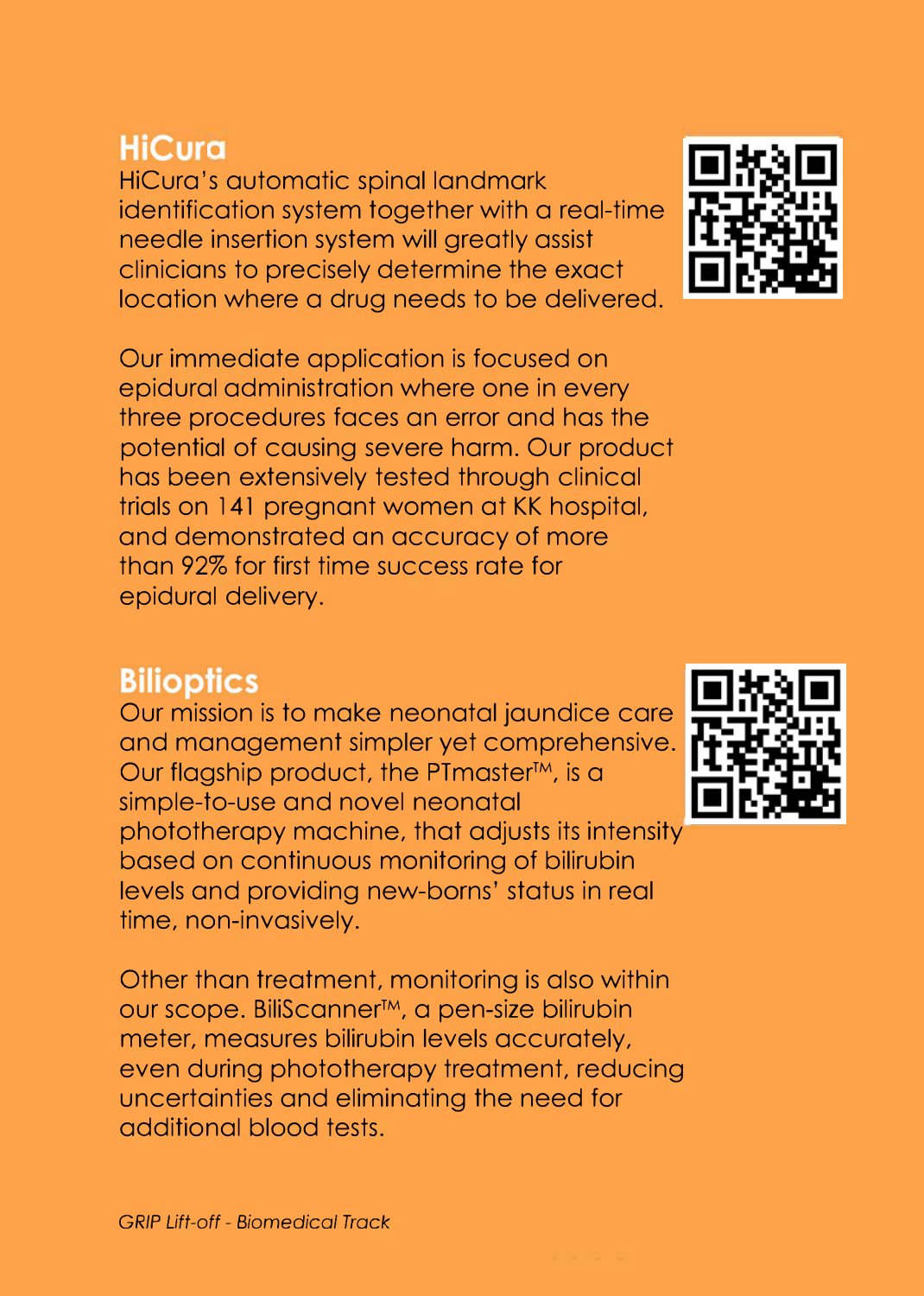#### **NUSoil**

Water is essential for plant growth. Soil-based farming requires frequent watering, accounting for 70% of global water extractions. Under water-limited conditions, plant growth is usually affected resulting in reduced crop harvests.

Our innovation, lnnoGro™, is a superabsorbent hydrogel derived from a by-product of food productions. This patented hydrogel has great water absorbing capacity with up to 150 times swelling power. It acts as mini-water reservoir, retaining water nearer to the roots for longer periods of time. that is highly useful for both the agricultural and horticultural sectors.

#### **TuSense**

Our product, DewEasy™, is developed to obtain cough condensates from patients with pneumonia. It functions as a disposable, easyto-use and entirely non-invasive sample collection and storage device.

DewEasy™ offers a painless and rapid solution for acquiring respiratory samples compared to the existing cumbersome and invasive methods. Collected specimens can then be processed by most existing technologies in medical laboratories to identify pneumonia.



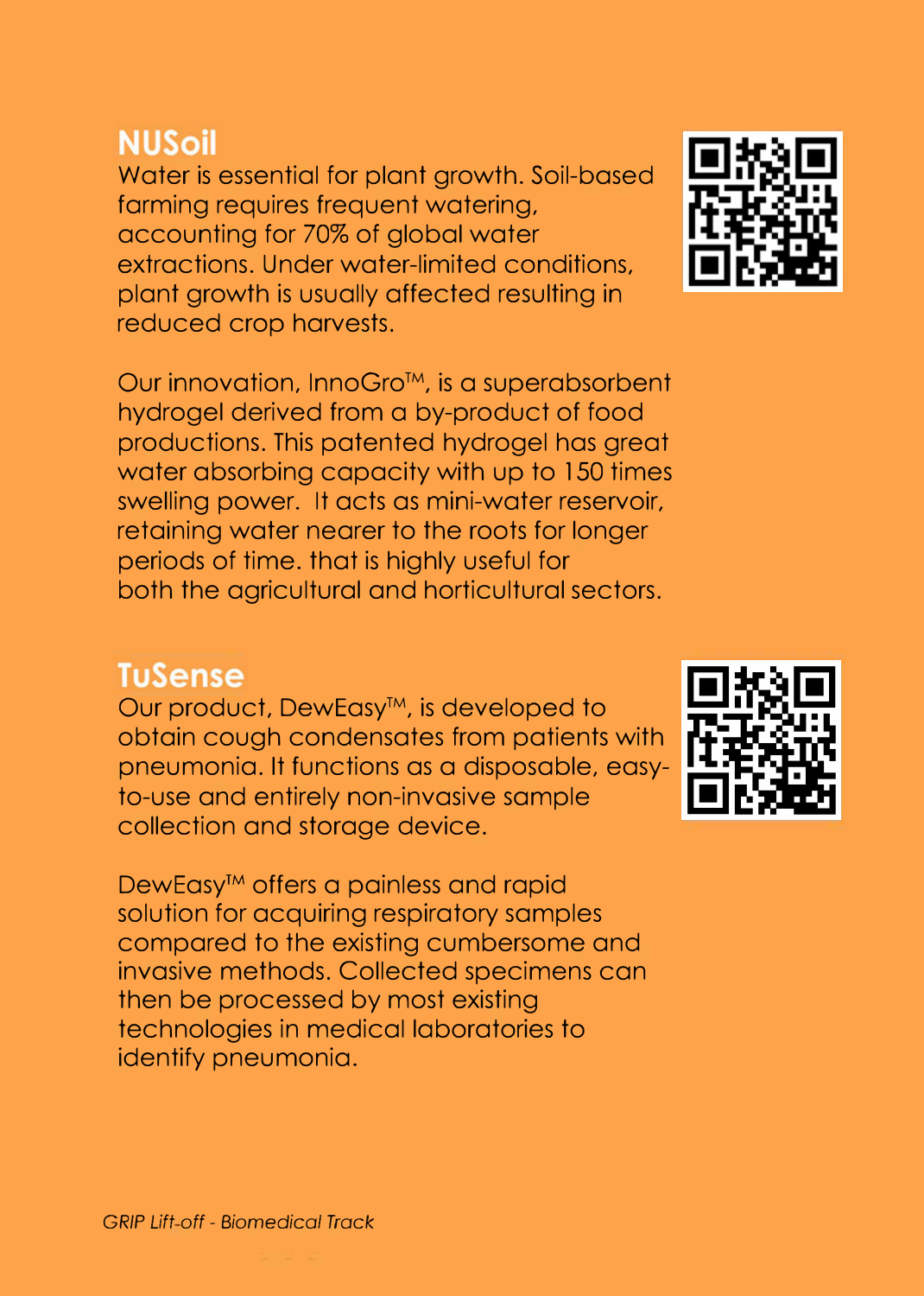#### **MIRNA HQ**

MIRNA HQ unlocks the genetic information contained in microRNAs and provides cancer researchers and clinicians the ability to detect cancer early and personalize treatment for patients.

Current cancer detection methods, such as PCR, are complicated and time consuming with significant delays in initiating treatments leading to increased morbidity and mortality. With a wide range of application areas, MIRNA HQ is poised to transform cancer detection.

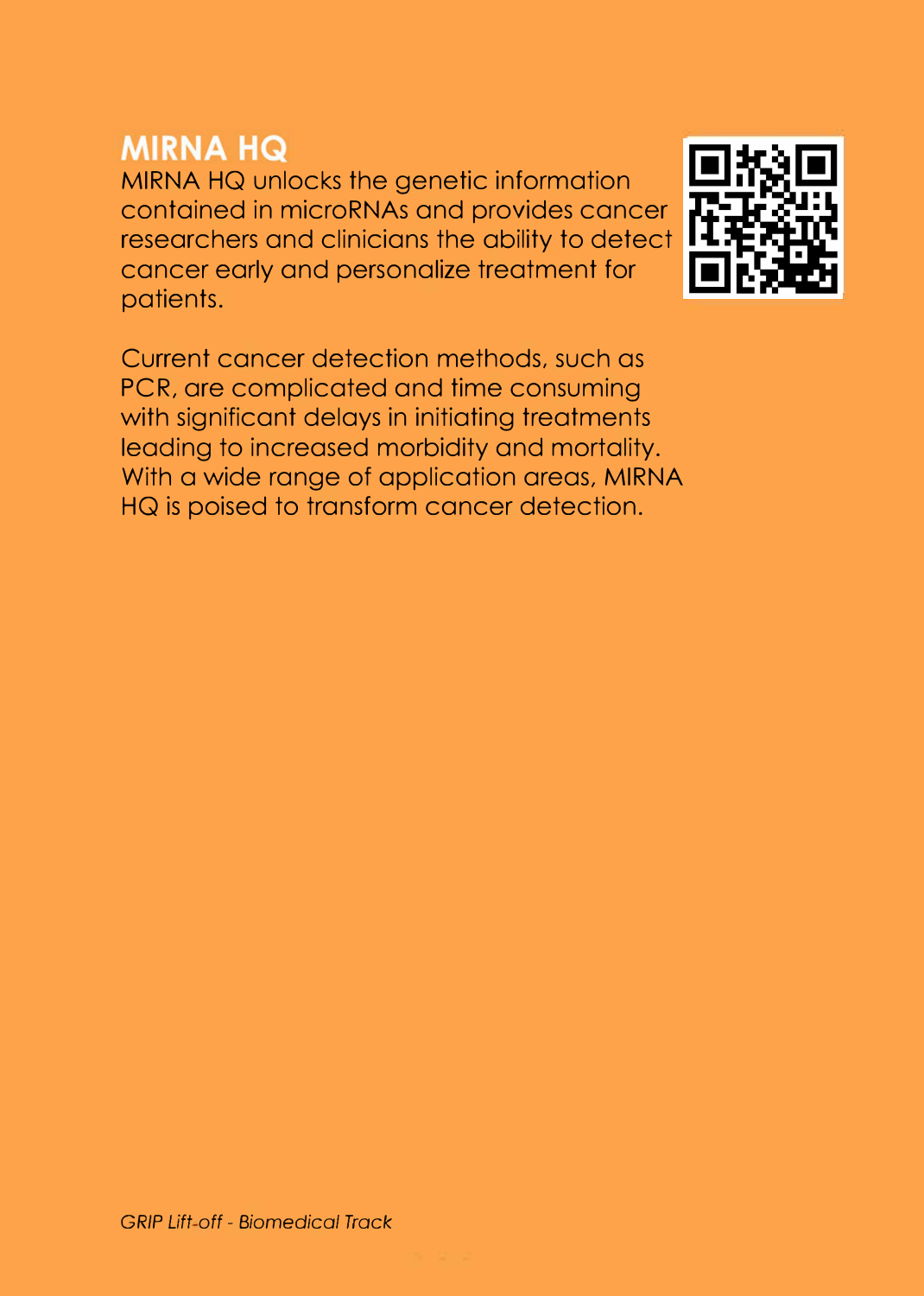#### **Brain Pool**

We use modern mapping technology as a tool for creating marketing and advertisement solutions in a digitally alive environment. Through 3D reconstruction, augmented reality, and GPS features, large physical spaces are transformed into interactive landscapes.

Our high-resolution, geo-located maps are especially useful in environments like sports and tourist venues. As a B2B2C company we generate revenue either through sponsors, the venues themselves, or both. Additionally, we will leverage data that we collect through our platform to improve brand value for our clients, i.e. sponsors and venues.

### **SenseMor**

SenseM6r has developed a technology that enables energy harvesting, sensing and motion control in three-dimensional space.

Developed using a highly durable and flexible sensing patch based on triboelectric mechanism, SenseM6r's first application is an intuitive, ergonomic drone controller. The array sensing pad is exceedingly robust with long battery life and enables the creation of high performance controllers for drones and AR/VR.

These next generation controllers are naturally weather resistant and impervious to abuse and harsh environment.



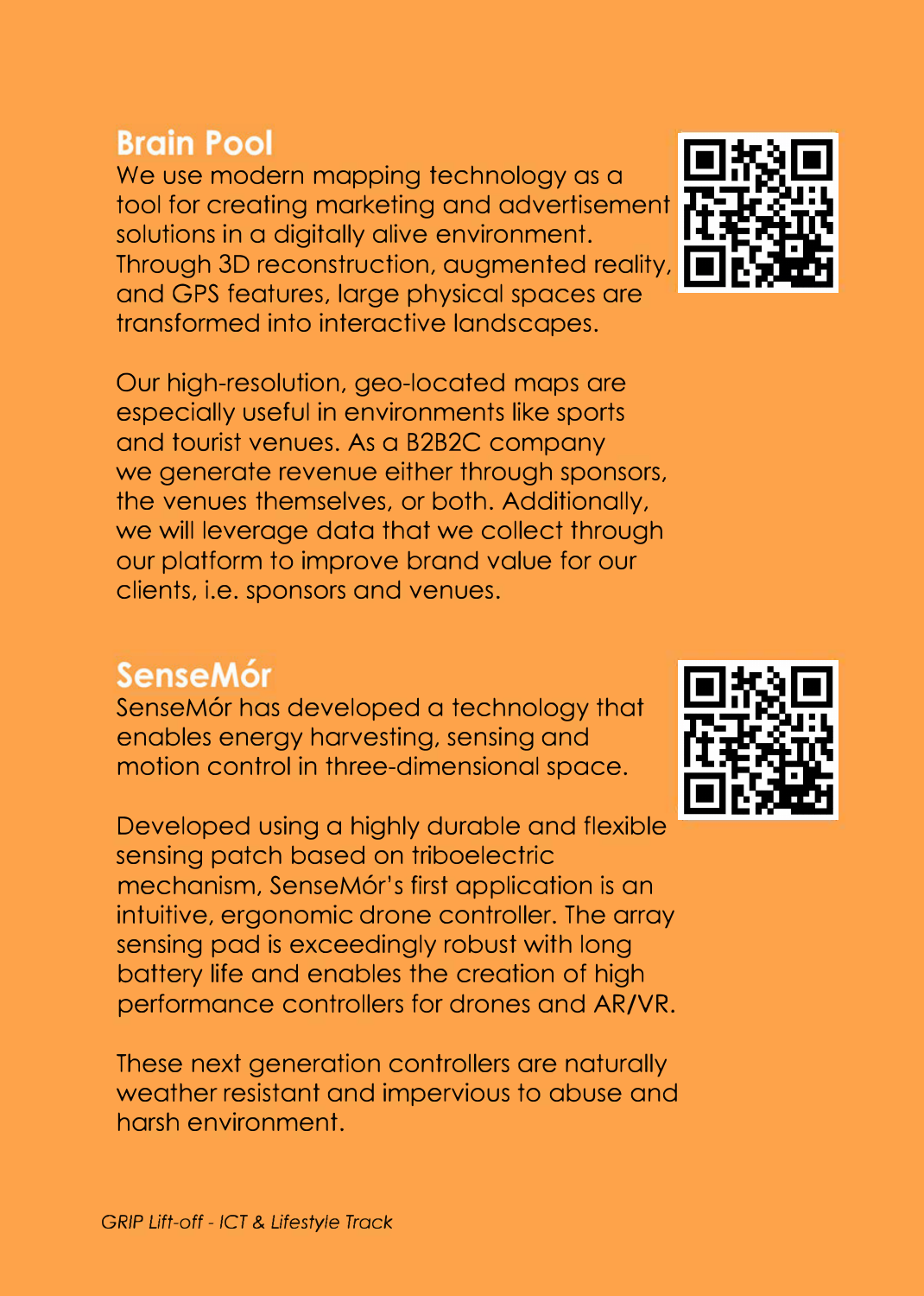#### **Aruvii**

Prognotron™ from Aruvii aims to tackle industrial asset downtime, energy wastage & resource underutilization.

Prognotron™ 's Al-powered engine provides predictive analytics, health monitoring and faultdiagnostics capabilities for industry specific applications. This engine at its core utilizes ensembles of optimized deep learning and machine learning models for robust prediction. Its cross-platform dashboard interface delivers actionable insights and intuitive visualizations crafted for distinct user roles. Prognotron™ makes your data work for you!

#### **Vox Dei**

Our revolutionary algorithm is able to analyse text like a human, spotting categories and concepts, and making connections, quickly and unbiased, unlike a human reader, The system is able to analyse without fatigue and judgement.

Once the user decides on what to focus on, the algorithm will be able to isolate relevant information, and suggest related ideas.

Our software can do weeks' worth of work in just a few hours, is 100% transparent in its decisions, and brings a level of precision and objectivity to the task that no human could hope to match.



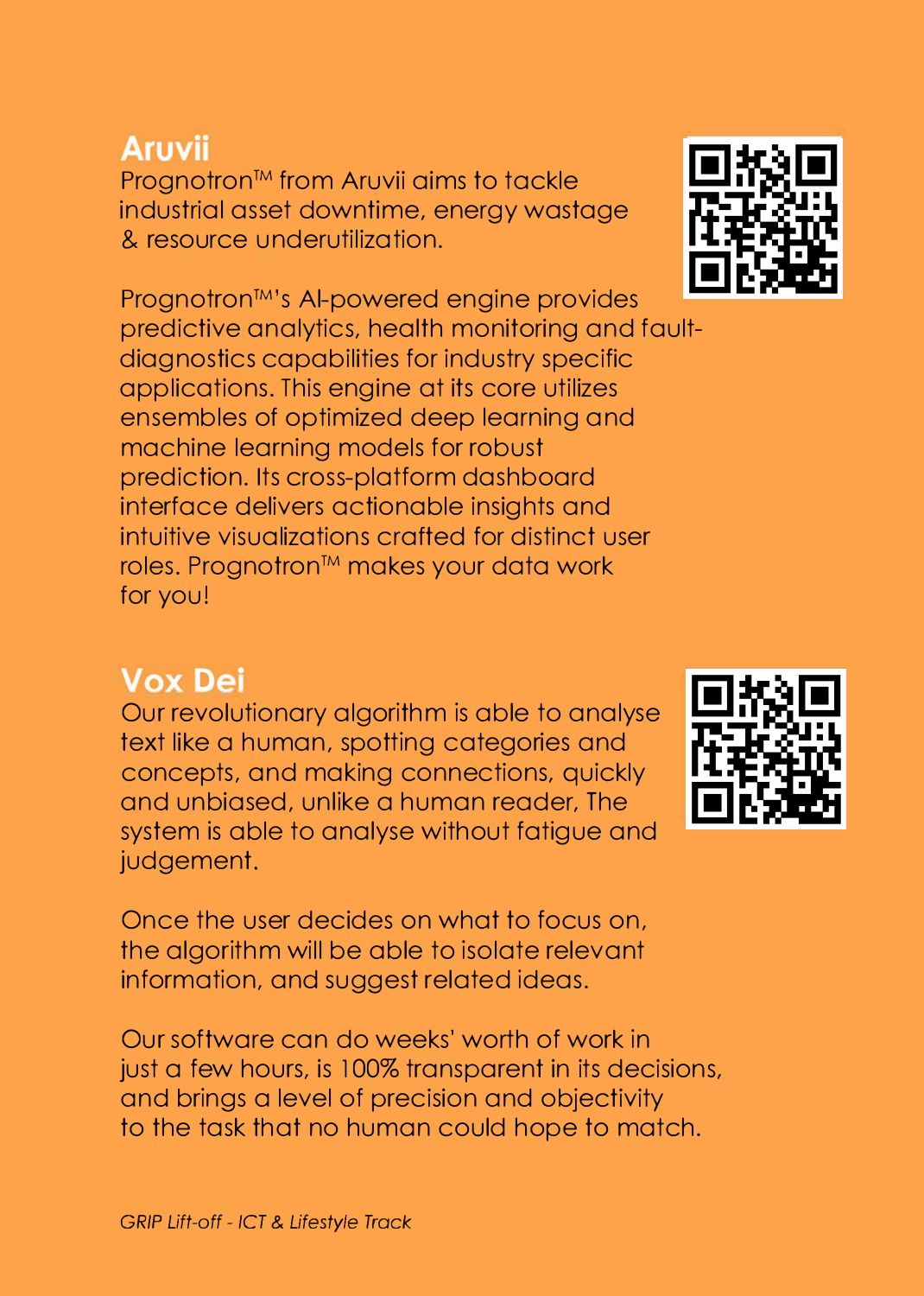#### **Atlastream**

As the world moves towards more digital video content, Quality-of-Experience (QoE) in video streaming is crucial to video content providers, such as YouTube and Netflix.

Current web players use one CDN (Content Delivery Network) at a time. Our first product MSDASH leverages multiple CDNs in parallel for high quality streaming with minimum rebuffering.

As a result, MSDASH is able to achieve 50% higher QoE than single server systems and 30% higher QoE than and other solution in the market.

#### **LIBBIE**

Libbie is the first AI/IOT driven tool, integrating lab functionalities optimising research workflow, thereby creating a safer, more efficient "hands-free" work environment.

By using voice activation, coupled with an extensive suite of analytics, we are digitizing and creating key insights from the end users that will facilitate the creation of 'smart labs'.

Our one-of-a-kind information retrieval, data capture and information flow makes our solution unparalleled.



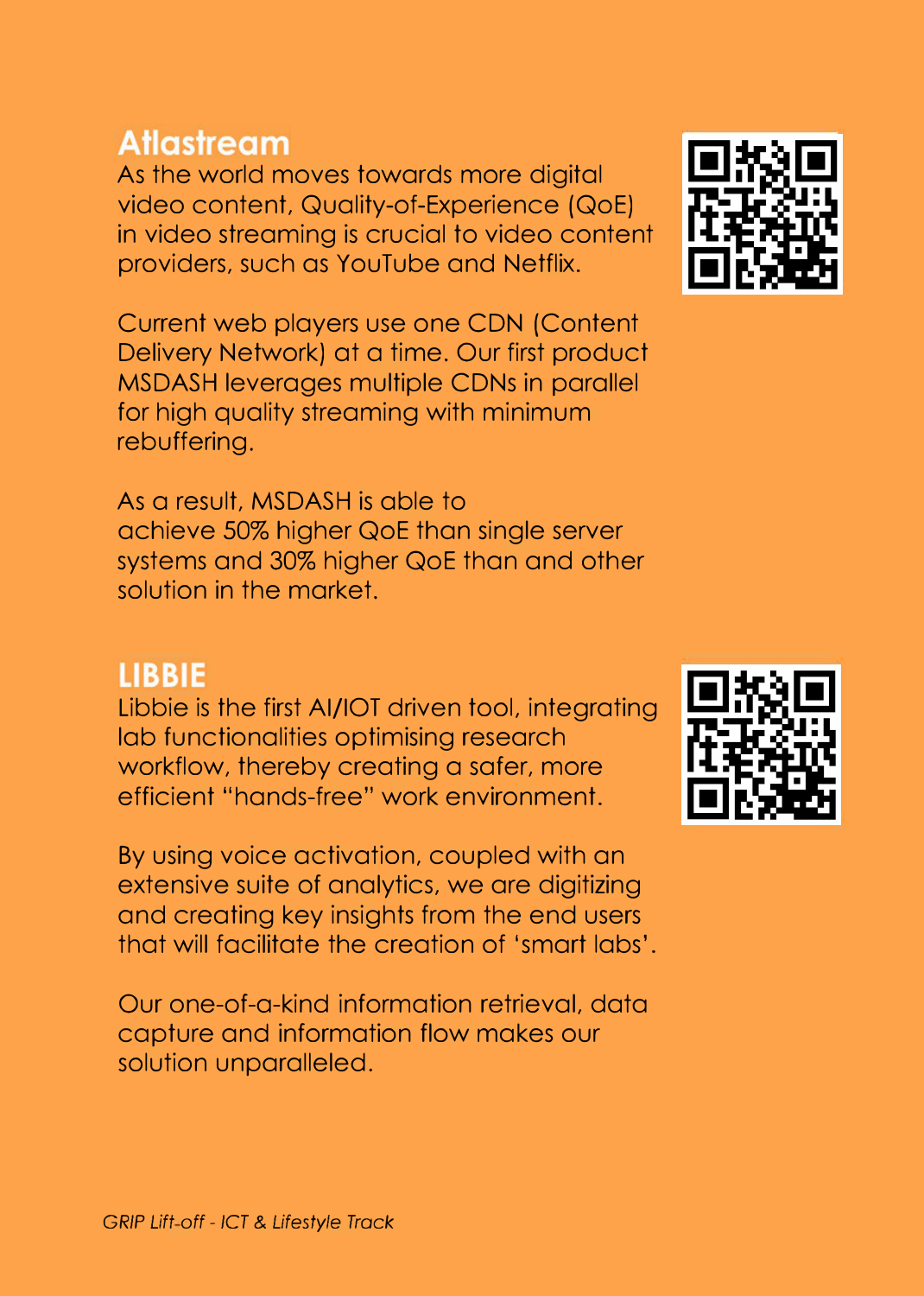#### **SHARPEN.AI**

Sharpen.ai is fintech startup, specialized in Al and data-driven approach to generate alpha (trading signals) for institutional investors.

Our solution provides an unbiased, systematic trading signal through proprietary machine language, and state-of-the art Natural Language Processing (NLP), to incorporate market sentiments and option leaders voice into the decision marking process.

Together, as a system, our solution provide unparallel trading, real-time advantage in an otherwise risky investment market.